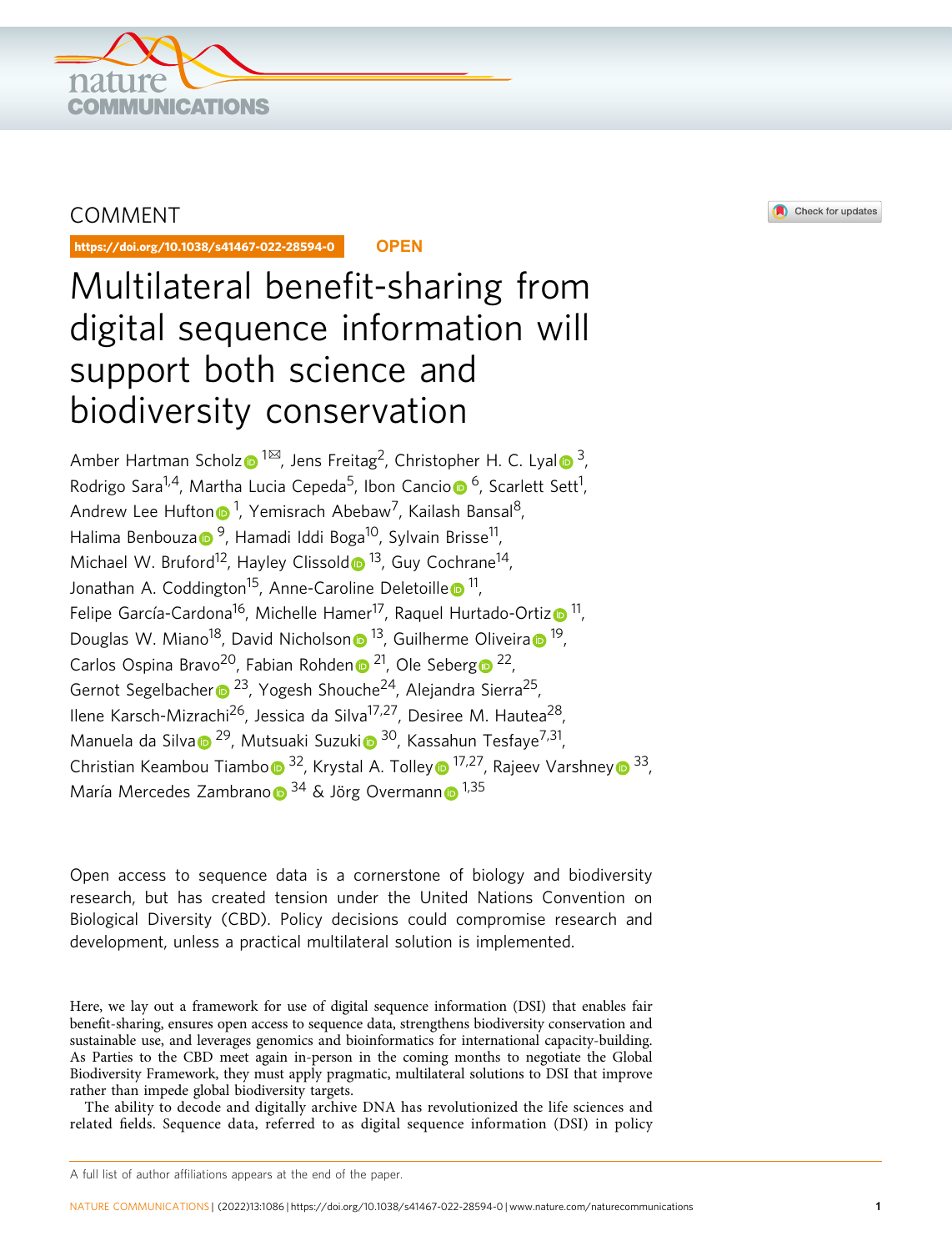circles, are key to scientific advancement and technological innovation in fields as diverse as medicine, food security, green energy production, and biodiversity conservation. For example, free and open access to the SARS-CoV-2 viral sequences enabled the rapid development of diagnostic kits and vaccines. Besides its relevance for the common good, DSI is also essential for many commercial applications and offers new perspectives for economic development worldwide. Nonetheless, there are serious concerns about the equitable distribution of these benefits from a global perspective.

Parties to the Convention on Biological Diversity (CBD, <https://www.cbd.int/>) have recognized that countries have a sovereign right to regulate access to their genetic resources by requiring users to obtain prior informed consent and accept mutually agreed terms that ensure benefit sharing, i.e., that a portion of the advantages or profits derived from use are shared with the providing country<sup>1</sup>. This arrangement is often referred to as simply "ABS" for Access and Benefit-Sharing. These bilateral procedures between countries and users are codified in the CBD's Nagoya Protocol, which puts forth transactional procedures, compliance mechanisms, and checkpoints that are intended to monitor and ensure benefit-sharing. While well-intentioned, this system has proven to be inefficient and often incurs high transaction costs to obtain the necessary permits<sup>2</sup>.

The rules for accessing DSI produced from these same sovereign genetic resources are, however, generally unclear. DSI is typically held in online open-access databases, where use is disconnected from physical access and accompanying permits. Biodiverse nations, many of which are low- and middleincome countries (LMICs), believe their sovereign rights have been undermined because any potential monetary gains from DSI through commercialization are not shared back to them, as they would be with a genetic resource. Thus DSI is perceived as a loophole that inhibits fair and equitable benefit-sharing. Moreover, the political pressure to close this loophole is high. Multiple authors on this paper have attended online negotiations, in which negotiators have explicitly stated that international benefit-sharing from DSI is a precondition to reach political consensus on the Global Biodiversity Framework. In other words, DSI is a make or break issue for one of the most important decadal environmental deals.

Ironically, according to a recent high-level report<sup>[3](#page-3-0)</sup>, scientists must have open access to DSI to fulfill the aims of the Global Biodiversity Framework ([https://www.un.org/sustainabledevelopment/blog/2021/](https://www.un.org/sustainabledevelopment/blog/2021/07/a-new-global-framework-for-managing-nature-through-2030-1st-detailed-draft-agreement-debuts/) [07/a-new-global-framework-for-managing-nature-through-2030-1st](https://www.un.org/sustainabledevelopment/blog/2021/07/a-new-global-framework-for-managing-nature-through-2030-1st-detailed-draft-agreement-debuts/)[detailed-draft-agreement-debuts/](https://www.un.org/sustainabledevelopment/blog/2021/07/a-new-global-framework-for-managing-nature-through-2030-1st-detailed-draft-agreement-debuts/)) and the UN Sustainable Development Goals [\(https://sdgs.un.org/goals](https://sdgs.un.org/goals)).

# What are the current options?

Given these pressures, Parties want options. A range of monetary benefit-sharing options for DSI were recently synthesized by the CBD Secretariat<sup>4</sup>. These range from a bilateral system similar to the CBD and its Nagoya Protocol, with access tightly coupled to benefit sharing, to multilateral mechanisms in which access is facilitated through standardized global rules for benefit-sharing. In March 2020, Laird et al.<sup>5</sup>, made a compelling case for multilateralism, and called for the scientific community to work together to develop policy options, but left unanswered what a policy framework could look like.

We respond to this call and provide a concrete framework for how DSI benefit-sharing could work (Fig. [1\)](#page-2-0). The authors are members of the DSI Scientific Network, a group of scientists from different countries and economic settings that share convergent points of view in the DSI debate. We note that every

country provides and uses DSI and, thus, everyone has some-thing to lose and gain<sup>[6](#page-3-0)</sup>. Here, we map out a multilateral framework for DSI that will support biodiversity monitoring and conservation, maintain open access, improve the scientific record, share both non-monetary and monetary benefits, and enable green growth.

# The DSI policy option that will not work

The core infrastructure for storing sequence data, the International Nucleotide Sequence Database Collaboration (INSDC) contains 228 million annotated sequences (1.5 billion reads, see [https://www.ncbi.nlm.nih.gov/genbank/statistics/\)](https://www.ncbi.nlm.nih.gov/genbank/statistics/). The dataset is downloaded partially or completely 34 million times per year, used by more than 10–15 million unique users, and 99.5% of the 750 downstream sequence databases that pull and push DSI through the scientific ecosystem directly rely on the INSDC system[7.](#page-3-0) The data are linked to a further 1200 databases and hundreds of thousands of publications that, on average, cite 44 sequences per publication<sup>6</sup>. Clearly, a bilateral system, modelled on the principles of the Nagoya Protocol, that required permission between the end-user and the country of origin for every sequence and user transaction, would be prohibitively complex, affect data interoperability, and be ill-suited for generating knowledge.

The DSI statistics above make clear that a human-based system would not work. Technological approaches to track and trace DSI usage would be expensive, complex, and could have a significant environmental footprint. Most importantly, a loss of open access would adversely impact the analytical capacities, data infrastructures, and academic systems in LMICs that rely on these open data  $infrared, 2,5,8-10$  $infrared, 2,5,8-10$  and make collaboration with researchers based in countries that enforce DSI use restrictions very unattractive.

A bilateral DSI system would also inadvertently create a competitive marketplace that would perversely incentivize the use of DSI from countries where no restrictions exist (e.g., USA, Germany) leading to DSI "forum shopping." Ironically, DSI from LMICs that are needed most for global monitoring and protection of biodiversity would often be avoided which, in turn, would severely impede progress on the Global Biodiversity Framework.

# A win-win multilateral option for DSI

A benefit-sharing framework for DSI clearly needs to be multilateral and should address five fundamental objectives:

- 1. Open access. Any future benefit-sharing system must guarantee open data access, which is required to be able to use and understand DSI. Only open access enables efficient and broad scale knowledge generation and capacity building. The existing core DSI infrastructure already fulfils these requirements.
- 2. Simplicity. The DSI data ecosystem is highly complex, even for expert users. For benefit-sharing to happen, the policy framework must be simple. If a complex regulatory layer is added on top of a complex technical system, it is doomed to fail.
- 3. Harmonize. The DSI dilemma is an opportunity to learn from current inefficiencies in ABS and minimize transaction costs. Furthermore, as DSI is being discussed in multiple international fora, DSI users need a harmonized framework to address benefit-sharing.
- 4. Biodiversity. Any mechanism needs to effectively support biodiversity conservation and sustainable use (the first two objectives of the CBD). The framework should incentivize and reward biodiversity knowledge generation, and fill in the blank spots on the world map of biodiversity $11$ .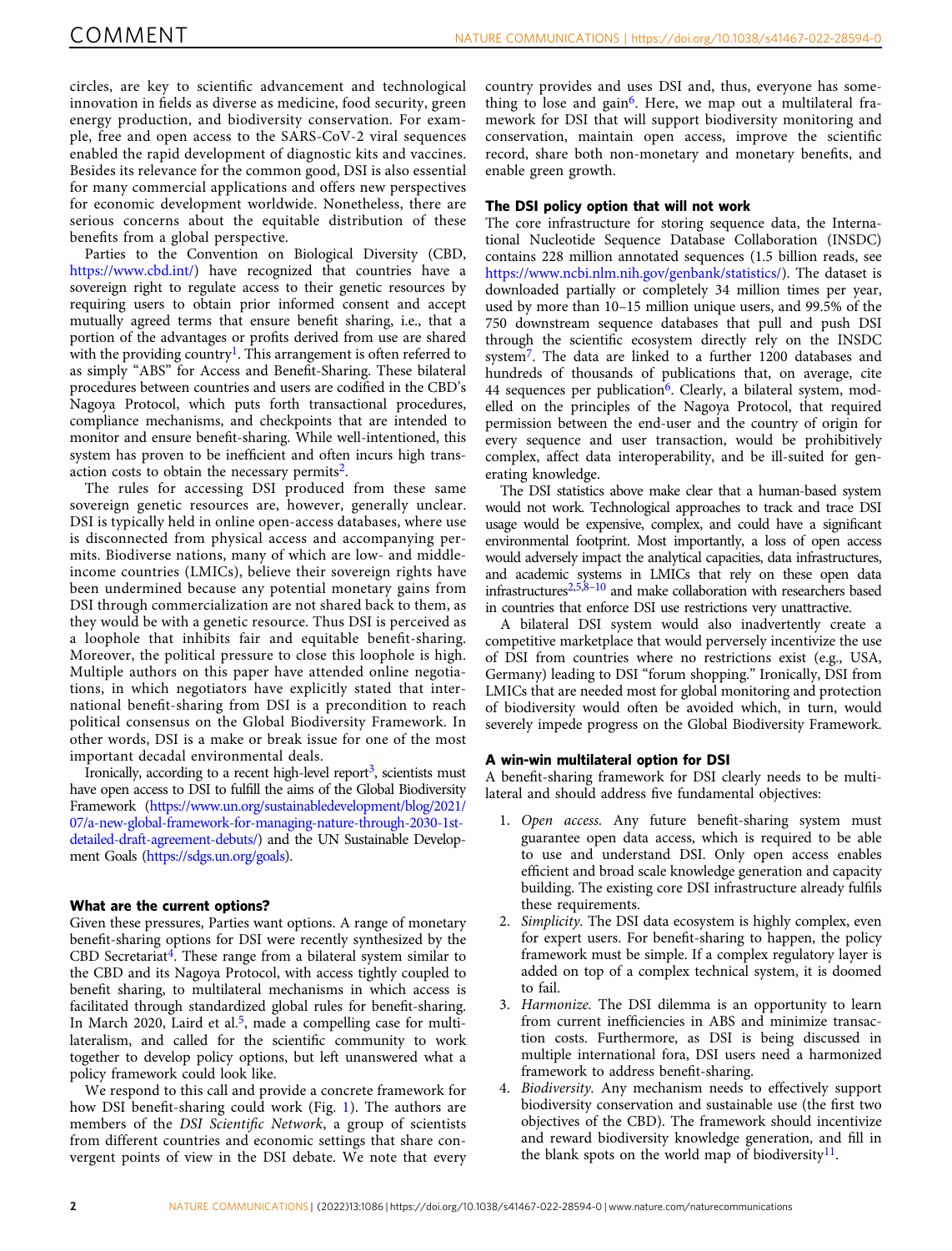<span id="page-2-0"></span>

Fig. 1 Multilateral funding model for DSI benefit-sharing. Open access to DSI in databases (center blue box) is de-coupled from benefit-sharing (light green box). The multilateral fund (dark green box) can collect funds from micro-levies, voluntary contributions, innovative finance, or from patent royalties. Funding on a national level (dark green arrow) is weighted by the amount of sequences deposited from an individual LMIC, and together with the substantial non-monetary benefit-sharing from DSI (e.g., through international collaborations; lower gray arrow) enables capacity building (especially in the area of genomics and bioinformatics) as well as the buildup of a corresponding research infrastructure. Capacity building improves monitoring, conservation, and sustainable use of biodiversity (dark blue boxes), creating a positive feedback loop that leads to a continuous increase in knowledge generation on biodiversity. Simultaneously, greater availability of DSI creates additional positive feedback loops for generating non-monetary and monetary benefits (gray arrows). The asterisk (\*) emphasizes that the use of DSI, and hence the benefits generated, largely depend on the use of DSI originating from several different sources (i.e., countries).

5. Fairness. The framework should treat all users and providers fairly and create a level playing field by facilitating both access and compliance evenly across the globe. A multilateral system could nevertheless include opportunities for country-specific recognition and differentiated distribution of funds.

In Fig. 1, we propose a multilateral DSI benefit-sharing framework where access to DSI is "decoupled" from benefit-sharing from DSI. Benefit-sharing is ensured by mechanisms that do not limit access to DSI. This is a fundamental shift away from traditional control-oriented ABS to a new idea of OA (open access) and BS (benefit-sharing). This is necessary to protect the many benefits of openness and recognize that benefit-sharing can be accomplished without dramatically altering real-world access. New monetary mechanisms can be put into place upstream of DSI generation (e.g., a micro-levy on DSI-generation reagents and disposables), downstream of DSI use (e.g., a user fee on bio-based products), and/or outside the DSI life cycle (e.g., payment from high-income nation international development funds).

To achieve simplicity, benefit-sharing must be based upon the entire global DSI dataset and not on individual sequences. This reflects the science: analysis of sequences can only be done by comparing them to all other DSI and, thus, have zero value in isolation. Fundamental bioinformatic techniques, like sequence alignment, search, and annotation, are founded on this comparative principle. We caution, however, against paywalls which, although simple and understandable, would not qualify as open access and would fundamentally break the interoperability of data in the current DSI ecosystem. In our model, the DSI data ecosystem itself would remain virtually the same for the user and would need only modest behind-the-scenes adaptation to generate funds.

To incentivize the generation of biodiversity data, funds would be distributed via project-based applications based on a country's development status and their DSI contribution to the global dataset. Those LMICs that contribute more DSI to the global dataset (by providing access to genetic resources), would receive comparatively more funds. This would create an incentive to illuminate biodiversity blind spots and build up in-country expertise, thereby creating a positive feedback loop. Notably, such a system could also be expanded to other international fora that are debating DSI such as the International Treaty on Plant Genetic Resources for Food and Agriculture, the World Health Organization, and the UN Convention on the Law of the Sea potentially yielding a "harmonized" solution.

# Increased responsibilities for scientists and databases

For this system to work, the scientific community needs to improve practice with regard to recording the country of origin for DSI and correct legacy problems. At present, only 16% of sequences in the INSDC have country of origin information associated with them; 44% of sequences without country data could and should have had country information provided by the submitting scientists<sup>[7](#page-3-0)</sup>. Geographical information is not only important for policymakers, but it is also useful scientific data that should be reported as a matter of scientific integrity and the FAIR principles, which place a strong emphasis on the impor-tance of reliable "provenance" metadata<sup>[12](#page-3-0)</sup>. Importantly, the INSDC recently announced a new policy ([https://www.insdc.org/](https://www.insdc.org/spatio-temporal-annotation-policy-18-11-2021) [spatio-temporal-annotation-policy-18-11-2021\)](https://www.insdc.org/spatio-temporal-annotation-policy-18-11-2021) requiring spatiotemporal information demonstrating their commitment to scientific transparency and openness to change.

Challenges still remain. For example, sequences that are listed in a patent application often have country information listed in the patent application. Although these same sequences are automatically submitted to the INSDC by patent offices, the country information is not transferred. This remains a significant loss of transparency given the fact that patent-associated DSI represents 20% of the INSDC dataset<sup>[7](#page-3-0)</sup>.

Nevertheless, scientific databases are not regulatory entities. They are scientific infrastructures with a public mission. In our view, they can play a supportive role in the policy process by providing data to policymakers. As part of the Global Biodiversity Framework, DSI-holding databases could be called upon to coordinate and deliver "country reports"—global analysis of DSI submissions, user trends, capacity building and advancement on DSI provenance transparency (see above). These data could be linked back to the benefit-sharing calculation. Given that the INSDC is an American, European, and Japanese collaboration (all high-income countries and the US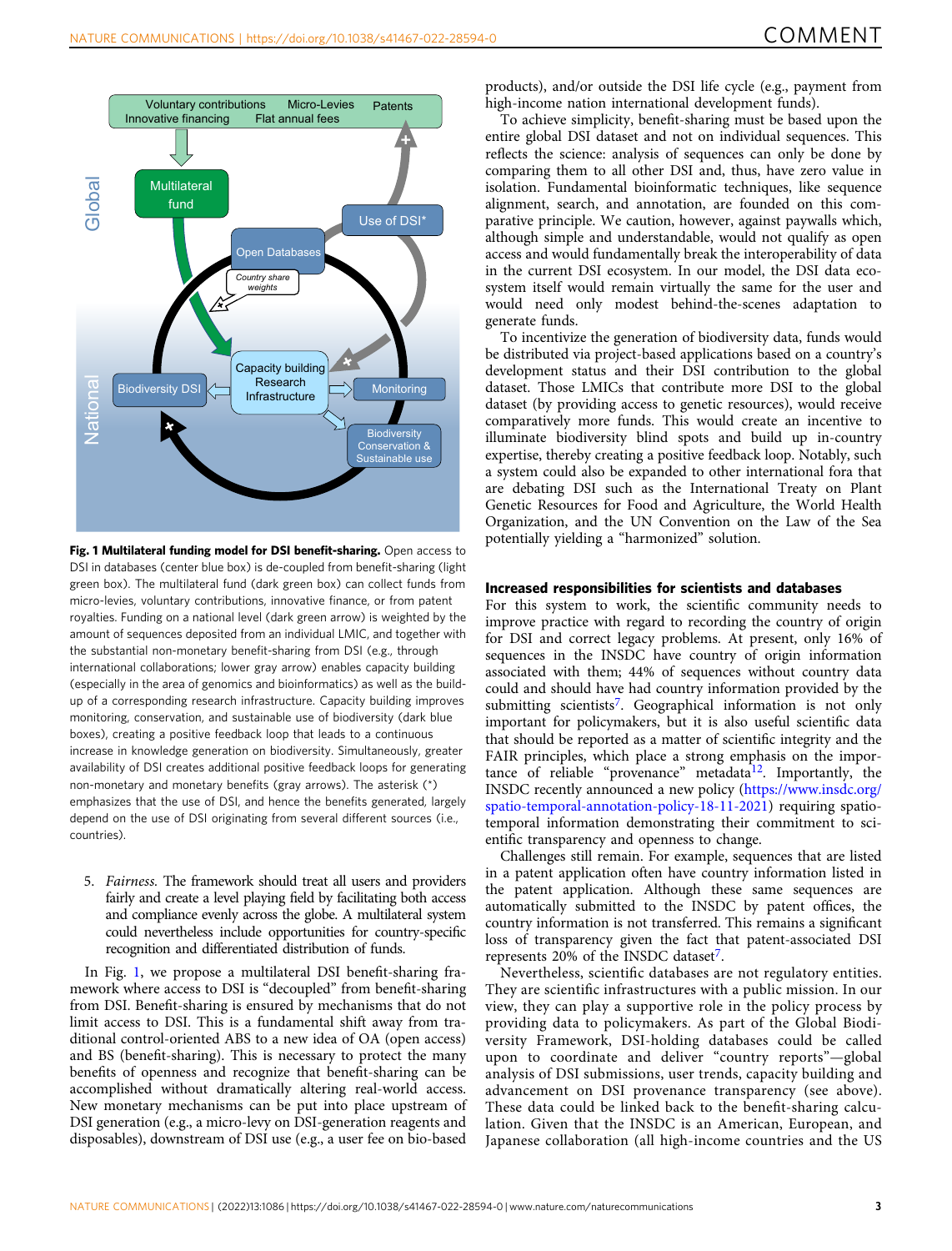<span id="page-3-0"></span>is a CBD observer), it would likely be advisable to work in close collaboration with a more diverse group of databases. Here, the increasingly active Global Biodata Coalition could play a leading role [\(https://globalbiodata.org/\)](https://globalbiodata.org/).

There remain unanswered questions such as how to ensure fairness to indigenous people and local communities in a multilateral system. This could be encouraged via a new data tag for indigenous people and local communities, for example<sup>13</sup> and simply making IPLCs directly eligible to receive monetary funds. It would also be counter-productive if users began to dump lowquality or repetitive DSI into the databases to "game" the system and artificially increase a country's DSI proportion in the database. Here standards and internal quality checks would be essential and are actually realizable. Finally, economic modelling must be conducted to determine which of the monetary mechanisms listed above are most likely to be cost-effective, financially productive, and to minimize administrative costs.

# DSI capacity-building enables "leapfrogging" towards the bioeconomy

While all countries use and produce DSI, there remain significant inequalities. Practical issues ranging from more expensive access to molecular biological reagents, slower internet bandwidth that limits high-throughput analyses, financial limitations for research funding, limited bioinformatics training and career development opportunities, as well as brain drain, routinely limit those of us working in LMICs. Thus, any DSI benefit-sharing framework must support technical capacity building focused on genomics and bioinformatics. The goal should be to facilitate a "leapfrog" effect in which LMIC scientists are trained to exploit DSI even while inequalities in high-tech sequencing or laboratory infrastructure including technology transfer are still being addressed. With advances in cloud computing, open-source software, and open access DSI databases, the gaps are easier to fill than ever before if strategic investments are made.

Science-focused capacity development within the CBD must be aimed both at conservation and building up the bioeconomy through sustainable use of bioresources. Local scientists and regional or national science academies should be involved in agenda-setting. Matchmaking platforms should be established that connect scientists across the globe and build up human capital enabling sustainable development.

# Call to action

Decisions made at the Geneva meetings in March 2022 and, ultimately, at the 15th Conference of the Parties to the CBD later in 2022, will affect DSI practitioners for a generation to come. The crux of the decision will be whether governments want "control" over DSI through a bilateral system or whether they see the opportunity for greater scientific advancement and ultimately greater monetary value if they choose openness through a multilateral system.

Given the importance of DSI for the scientific community, we call for policymakers to affirm multilateralism at the COP15 meeting and de-couple access to DSI from benefit-sharing—to break the "ABS" acronym into "OA" and "BS" where open access, benefit-sharing, capacity building, and biodiversity conservation thrive. We encourage policymakers to engage with their national DSI practitioners and with our Network to work together towards a thoughtful, workable and informed compromise.

Received: 15 September 2021; Accepted: 28 January 2022;

# References

- Schroeder, D. Benefit sharing: it's time for a definition. J. Med. Ethics 33, 205–209 (2007).
- 2. Prathapan, K. D. et al. When the cure kills—CBD limits biodiversity research. Science 360, 1405-1406 (2018).
- IPBES. Global assessment report on biodiversity and ecosystem services of the Intergovernmental Science-Policy Platform on Biodiversity and Ecosystem Services. Zenodo <https://doi.org/10.5281/zenodo.5517154> (2019).
- 4. Policy options for Access and Benefit Sharing and Digital Sequence Information. Secretariat of the Convention on Biological Diversity [https://](https://www.cbd.int/abs/DSI-webinar/DSIPolicyOptions2021.pdf) [www.cbd.int/abs/DSI-webinar/DSIPolicyOptions2021.pdf](https://www.cbd.int/abs/DSI-webinar/DSIPolicyOptions2021.pdf) (2021).
- Laird, S. et al. Rethink the expansion of access and benefit sharing. Science 367, 1200–1202 (2020).
- Scholz, A. H. et al. Myth-busting the provider-user relationship for digital sequence information. GigaScience 10, giab085 [https://doi.org/10.1093/](https://doi.org/10.1093/gigascience/giab085) [gigascience/giab085](https://doi.org/10.1093/gigascience/giab085) (2021).
- 7. Rohden, F., Huang, S., Dröge, G. & Scholz, A. H. Combined study on digital sequence information in public and private databases and traceability. Report No. CBD/DSI/AHTEG/2020/1/4 [https://www.cbd.int/doc/c/1f8f/d793/](https://www.cbd.int/doc/c/1f8f/d793/57cb114ca40cb6468f479584/dsi-ahteg-2020-01-04-en.pdf) [57cb114ca40cb6468f479584/dsi-ahteg-2020-01-04-en.pdf](https://www.cbd.int/doc/c/1f8f/d793/57cb114ca40cb6468f479584/dsi-ahteg-2020-01-04-en.pdf) (2020).
- 8. Bockmann, F. A. et al. Brazil's government attacks biodiversity. Science 360, 865–865 (2018).
- 9. Ribeiro, C. et al. How ownership rights over microorganisms affect infectious disease control and innovation: A root-cause analysis of barriers to data sharing as experienced by key stakeholders. PLoS ONE 13, e0195885 (2018).
- Rourke, M., Eccleston-Turner, M., Phelan, A. & Gostin, L. Policy opportunities to enhance sharing for pandemic research. Science 368, 716–718 (2020).
- 11. Tydecks, L., Jeschke, J. M., Wolf, M., Singer, G. & Tockner, K. Spatial and topical imbalances in biodiversity research. PLoS ONE 13, e0199327 (2018).
- Wilkinson, M. D. et al. The FAIR Guiding Principles for scientific data management and stewardship. Sci. Data 3, 160018 (2016).
- 13. Liggins, L., Hudson, M. & Anderson, J. Creating space for Indigenous perspectives on access and benefit‐sharing: Encouraging researcher use of the Local Contexts Notices. Mol. Ecol. 30, 2477–2482 (2021).

# Acknowledgements

We thank the secretariat of the DSI Scientific Network, Isabelle Coche, Zaira Lanna, and Benjamin Robinson for their highly professional coordination of the network. This work was funded by the German Federal Ministry of Education and Research (BMBF) WiLDSI 031B0862 (A.H.S., J.O., and J.F.) and Horizon Europe EVA-GLOBAL 871029 (A.H.S.). I.K.M. was supported by the National Center for Biotechnology Information of the National Library of Medicine, National Institutes of Health.

#### Author contributions

Conceptualization: A.H.S., J.F., C.H.C.L., R.S., M.L.C., I.C., S.S., Y.A., K.B., H.B., H.I.B., S.Y., M.W.B., H.C., G.C., J.A.C., A.D., F.G.C., M.H., R.H.O., D.W.M., G.O., C.O.B., F.B., O.S., G.S., Y.S., A.S., J.d.S., M.d.S., M.S., K.T., K.A.T., M.M.Z., and J.O. Visualization: J.O., I.C., S.S., R.S., C.H.C.L., G.C., and A.H.S. Funding acquisition: A.H.S., J.F., and J.O. Writing—original draft: A.H.S., R.S., M.L.C., C.H.C.L., I.C., and S.S. Writing—review & editing: A.H.S., J.F., C.H.C.L., R.S., M.L.C., I.B., S.S., A.L.H., D.N., M.d.S., S.B., M.M.Z., O.S., K.T., K.A.T., R.H.O., J.d.S., C.K.T., R.V., J.O., D.H., and I.K.M.

#### Competing interests

The authors declare no competing interests.

## Additional information

Correspondence and requests for materials should be addressed to Amber Hartman Scholz.

Peer review information Nature Communications thanks David Smith and the other, anonymous, reviewer(s) for their contribution to the peer review of this work.

Reprints and permission information is available at <http://www.nature.com/reprints>

Publisher's note Springer Nature remains neutral with regard to jurisdictional claims in published maps and institutional affiliations.